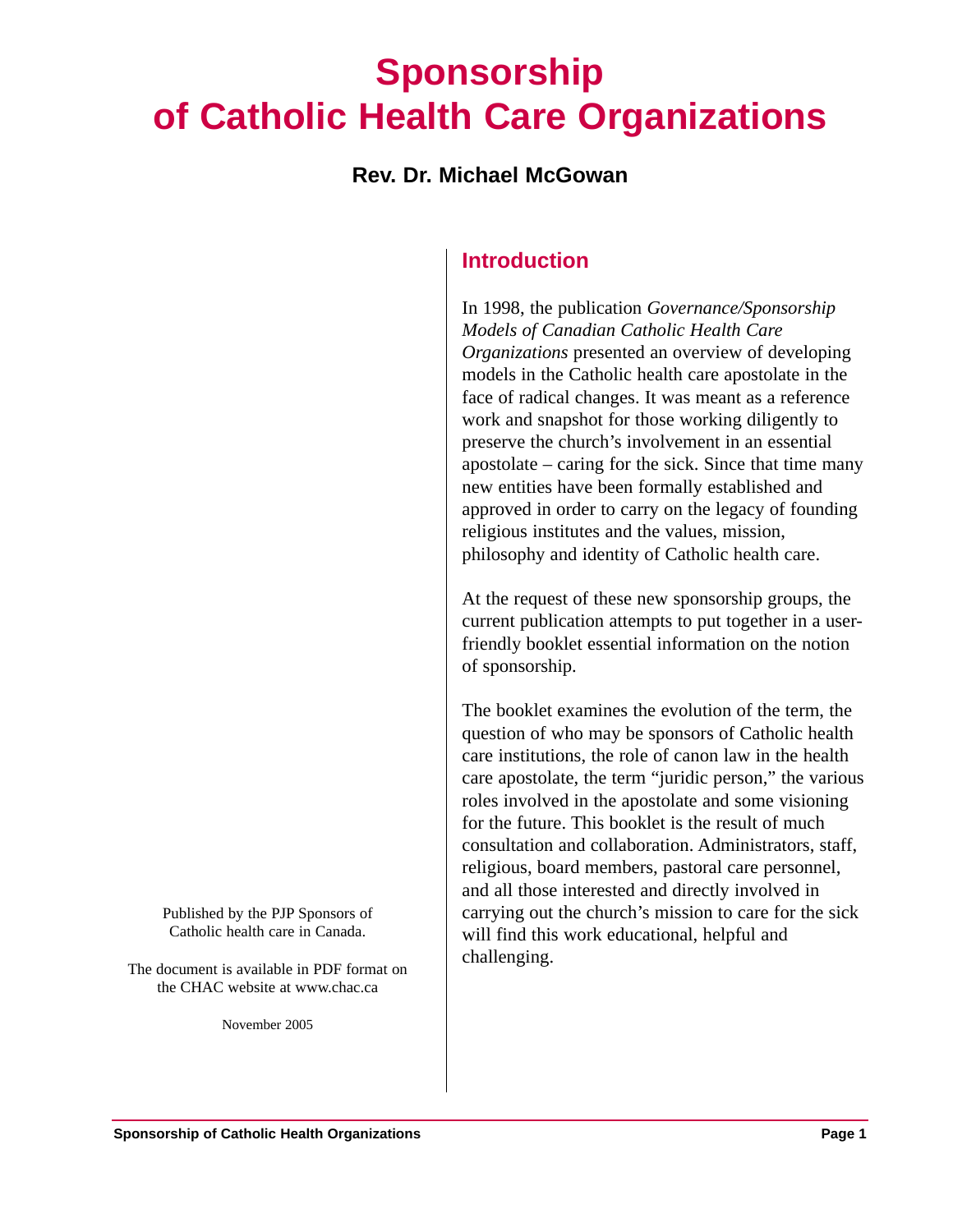# **1. What is a Sponsored Catholic Health Care Organization?**

*Any institution (hospital, hospice, hostel, nursing home, residence, community or similar service), sponsored by a diocese, parish, religious institute, juridic person or an association of Christ's faithful which carries out the ministry of Catholic health care as part of the mission of the Catholic Church, and in conformity with canon law; or any such body which is deemed by the competent authority to be conducting this ministry in accordance with the teaching of the Catholic Church*. 1

# **2. An Overview of the Church's Mission to Care for the Sick**

Since gospel times, the church has remained steadfast in its commitment to carry out the command of Christ to "heal the sick, raise the dead, cleanse the lepers, cast out demons."

Care and concern for those who are sick and suffering is not an option for the church. It is a mandate of the Divine Physician. This mandate comes from Jesus' many encounters with those in need of healing and wellness. He never turned his back or ran away from sickness and suffering. He confronted it, embraced it and redeemed it. Those who came into contact with him experienced the compassion and healing presence of God. The ailments of the time were not much different from those of today. Instead of leprosy, dumbness, blindness, epilepsy or a severed ear, it is cardiac disease, Alzheimer's disease, various forms of cancer, and AIDS. The call and challenge still remain for a listening ear, an understanding heart, a healing touch. History attests that "the Catholic Church is the single largest provider of health care in the world, truly faithful to the mission given by Christ to teach and to heal."2

"The call and challenge still remain for a listening ear, an understanding heart, a healing touch."

# **3. Catholic Health Care in Canada**

The story of Catholic health care in Canada is a story of faith, adventure, adversity and vision. On the rugged shores of great rivers in a new found land, religious and lay folk dreamed of new and enduring possibilities. They also encountered diverse challenges, least of which was how to provide proper care for those confronted with sickness, disease, suffering, and death.

Those pioneers dreamed dreams and saw visions. They took risks and succeeded. The very foundations of health care in Canada were born of their blood, sweat, tears and prayers. As followers of the Divine Physician we continue to vision a future filled with new possibilities and rewarding challenges. The church's involvement in the Canadian health care system stands on the threshold of transformation and strengthening.

# **4. What is Sponsorship?**

What is the first thing that comes to your mind when your hear the term sponsor/sponsorship?

- Usually the term appears to belong to the sporting world or world of big business.
- E.g., Molsons sponsors Hockey Night in Canada; the Royal Bank sponsors Skate Canada.
- What does this mean in practice?
- Basically, the sponsors hand over large amounts of money to see that their logo is prominently displayed and their product is promoted during the televising of the event.
- Usually they get to present the prize or trophy, but rarely do they have influence in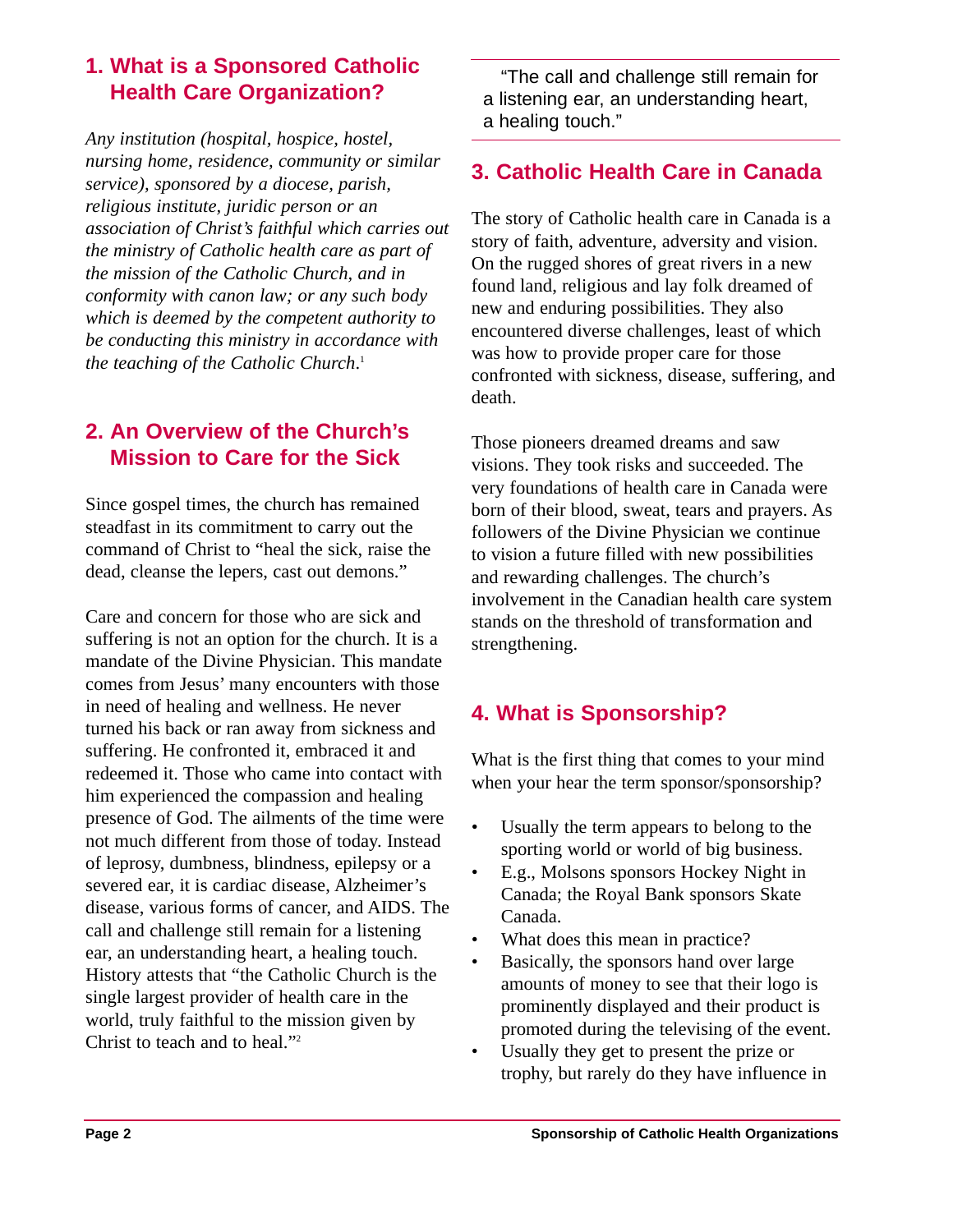the operation of the organization they sponsor or any actual ownership rights.

#### **What is Sponsorship of Catholic Health Care Institutions?**

- A relatively new term entered into ecclesiastical vocabulary about 25 years ago.
- Evolving to meet new needs, new opportunities, new challenges: response to changes in church and society (Vatican II and changes in health care delivery, funding and restructuring, etc).
- Confusing term
- Sponsor and sponsorship, although they lack formal theological, canonical, or legal bases, connotes a responsibility of trust, of attending to something sacred.
- Root meaning of the word "sponsorship" is derived from Latin *spondere*, meaning "making a solemn pledge."<sup>3</sup>

#### **What Exactly is Meant by the Term Sponsorship?**

The following are several definitions that might help to point out different aspects of the meaning of sponsorship.

- In the broad sense of the word, it means the relationship that exists between a public juridic person that has founded and/or sustained an incorporated apostolate.<sup>4</sup>
- In a 1994 statement in *Catholic Health Ministry in Transition: A Handbook for Responsible Leadership*, sponsorship is defined as "the ability to ensure that a particular church apostolate remains true to Catholic values and the sponsor's charism; sponsorship includes an obligation to care for, nurture, and advance the apostolate in order that it may continue Christ's mission."
- J. Hite in his publication entitled, *A Primer on Public and Private Juridic Persons:*

*Applications to the Health Care Ministry*, defines sponsorship as a reservation of canonical control by the juridic person that founded and/or sustains an incorporated apostolate that remains canonically a part of the church entity. This retention of control need not be such as to create civil law liability on the part of the sponsor for corporate acts of omission, but should be enough for the canonical stewards of the sponsoring organizations to meet their canonical obligations of faith and administration regarding the activities of the incorporated apostolate.

In the United States the following definition of sponsorship is operative: *sponsorship of a health care ministry is a formal relationship, guaranteed by civil and canon law, between an authorized Catholic organization and a legally formed hospital, clinic, nursing home (or other such institution), entered into for the sake of sustaining and promoting the church's healing ministry to people in need, especially the poor.* <sup>5</sup>

The author goes on to example the abovementioned terminology:

*health care ministry*: a corporate work as distinguished from the work of individuals;

*authorized*: approved by the diocesan bishop or an office of the Holy See;

*organization*: a religious institute, a group of institutes (co-sponsors), a diocese, or some new canonical entity. It is characterized by perpetuity and formal rights and responsibilities.<sup>6</sup>

"Sponsorship... the witness, affirmation, support, and vehicle whereby the gospel call to care for the sick, the poor, the disadvantaged and the vulnerable is protected, promoted, and enhanced."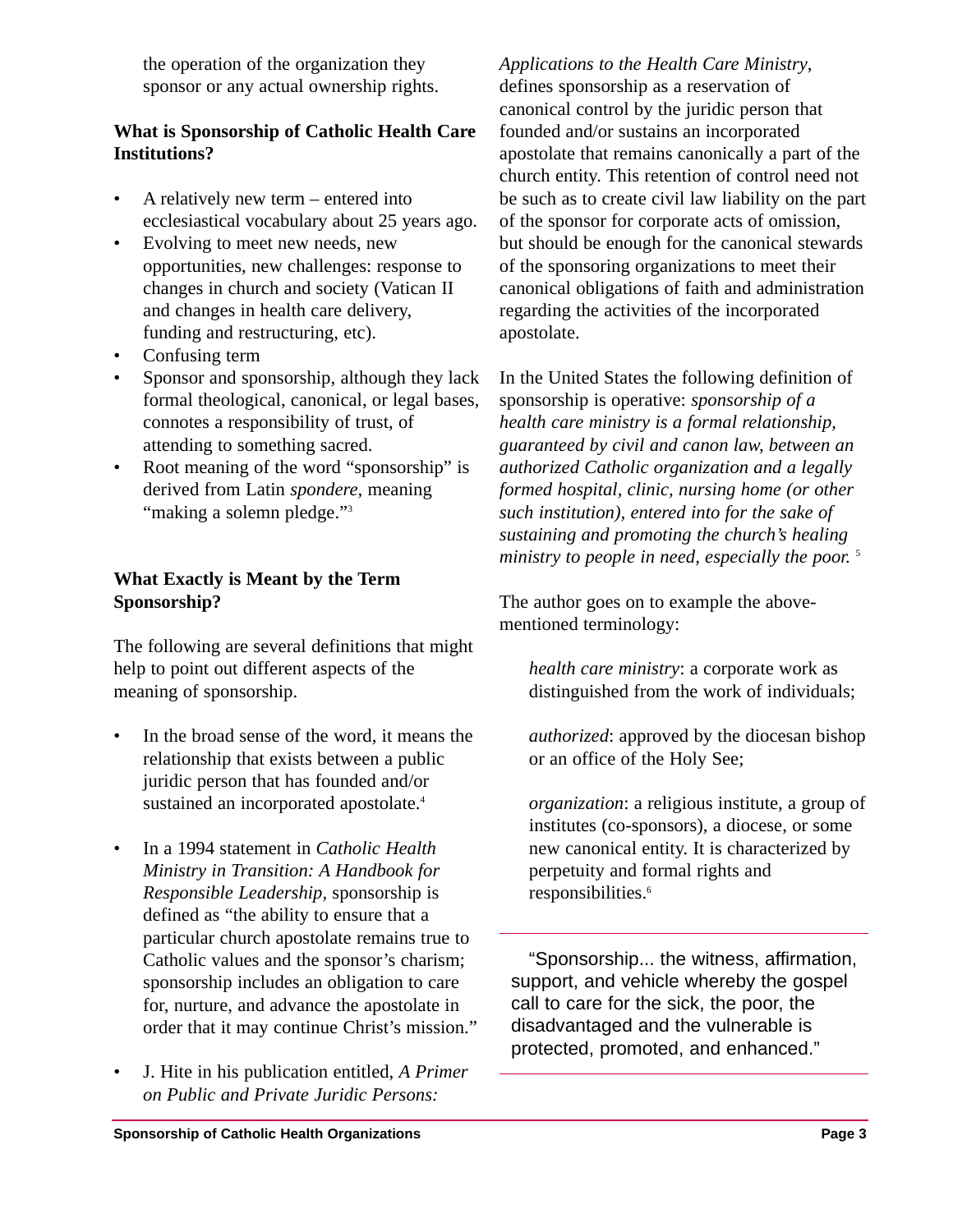In Canada, I would define sponsorship as the witness, affirmation, support, and vehicle whereby the gospel call to care for the sick, the poor, the disadvantaged and the vulnerable is protected, promoted, and enhanced. In addition, sponsorship ensures that the health care apostolate remains true to Catholic values and identity, and the sponsor's charism.

- In relation to Catholic health care, sponsor/sponsorship is the means whereby influence and guarantees, in terms of values, ministry and mission are preserved, extended, and exerted.
- The term already exists in ecclesial language – baptism/confirmation. Those called upon to act as sponsors guarantee that the candidate is prepared. The sponsors take responsibility to guide and influence the candidate in the journey of faith; the sponsors (in some cases) will stand in for the parents should anything happen to ensure that the child learns and grows in the ways of faith.

# **5. Who may be Sponsors?**

- Religious Institutes Examples: Grey Nuns Religious Hospitallers of Saint Joseph Ursuline Sisters Sisters of Providence Sisters of Charity of the Immaculate Conception
- Dioceses Examples: Archdiocese of Edmonton Diocese of London Diocese of Victoria
- Associations Examples: Catholic health associations

Knights of Columbus Knights of Malta Catholic Women's League

- Individuals
- Note: Sponsors exercise sponsorship over a church apostolate.

#### **Sponsoring Bodies in Catholic Health Care in Canada as of 2004**

Archdiocese of Winnipeg Alberta Catholic Health Corporation Catholic Health Corporation of Manitoba Catholic Health Partners Inc., NB Catholic Health Corporation of Ontario Diocese of Victoria Fontbonne Health Care Society (Peterborough, ON) Missionary Sisters of the Precious Blood (Willowdale, ON) Providence Health Care Society (Vancouver, BC) Religious Hospitallers of Saint Joseph (Kingston, ON) Religieuses Hospitalières de Saint-Joseph (Montréal, QC) Saskatchewan Catholic Health Corporation Sisters of Charity (Halifax, NS) Sisters of Mercy (St. John's, NL) Sisters of Providence (Edmonton, AB) Sisters of Providence of St. Vincent de Paul (Kingston, ON) Sisters of Saint Ann (Victoria, BC) Sisters of St. Elizabeth (Macklin, SK) Sisters of St. Joseph (Ukranian Rite, Saskatoon, SK) Sisters of St. Joseph (Hamilton, ON) Sisters of St. Martha (Antigonish, NS) Sister Servants of Mary Immaculate (Winnipeg, MB) Soeurs Charité de N.D. d'Évron (Bonnyville, AB) Soeurs de la Providence (Montréal, QC) St. Joseph's Health Care Society (London, ON)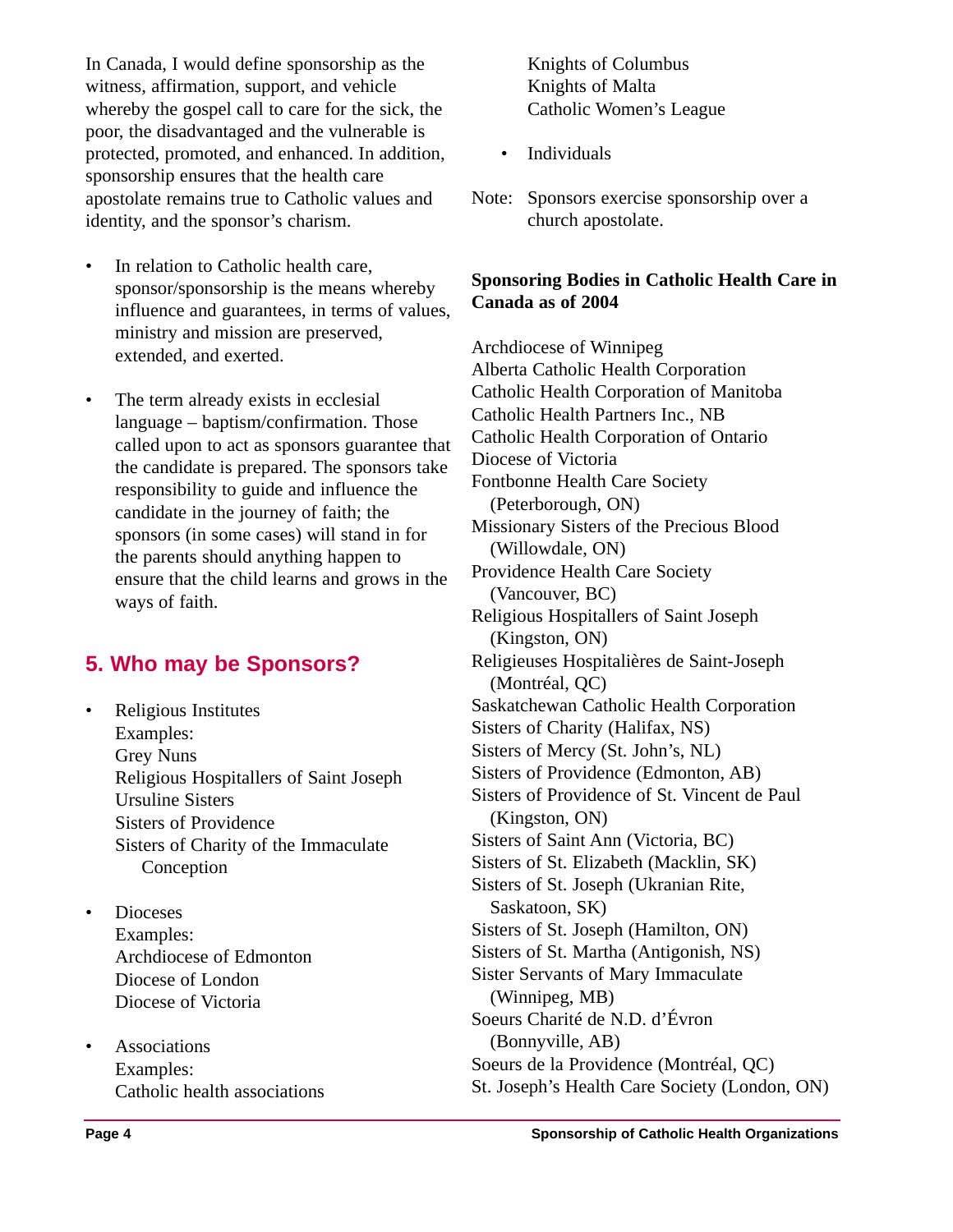# **6. What is Catholic Identity?**

A health care organization bearing the name "Catholic" has a special responsibility to witness to the presence of Christ and to Catholic teachings.

# **7. What are the Tangible Signs of Catholic Identity?**

According to the Canadian Health Association of Canada there exists ten "tangible signs" that should identify Catholic health organizations in this country:

- 1. Catholic sponsorship and management;
- 2. quality care;
- 3. proper stewardship of resources for the community served;
- 4. a culture that supports Christian ethical values and spiritual beliefs;
- 5. recognition by the bishop of the diocese as an integral part of the apostolate;
- 6. promotion of spiritual/religious care;
- 7. mission and values integration;
- 8. just working conditions;
- 9. the availability of the sacraments,
- 10. the prominence of various Christian symbols.7

# **8. What is Canon Law?**

Church law has a long and detailed history. For many centuries church law was a collection of legislative acts and decisions coming from the writings of popes, local, provincial and general councils, and decisions of learned jurists. Custom also played an important role in the legal history of the church. These would become the rule (canon) for the administration of justice in the community.

As the church continued to grow out of the Roman Empire, more detailed collections were gathered and made use of, culminating in the classic age of canon law (middle of the  $12<sup>th</sup>$ century). The practitioners of law associated with major universities developed a systematic approach to law resulting in the *Corpus iuris canonici* – the main source of church law until 1917.

Over the course of the centuries, more decrees and writings were added, especially the *Decrees of the Council of Trent*. However, it was not until 1904 and the pontificate of Pius X that the idea of a codification of church law (in one volume) was decided upon. Under the scholarly direction of Cardinal Pietro Gasparri, the *Codex iuris canonici* was promulgated by Pope Benedict XV in 1917. This was to be the official church law until 1983.

On January 25, 1959, Pope John XXIII announced the convocation of a Synod for the Diocese of Rome and the convening of an Ecumenical Council (Vatican II). He also called for a revision of the 1917 *Code of Canon Law*. This was the last of the Council documents to be officially proclaimed. A committee of cardinals, bishops, canonists and others diligently undertook the daunting task of revision.

Finally on January 25, 1983, Pope John Paul II promulgated the new *Code of Canon Law* for the Latin Church. In contrast to the 1917 Code which had some 2414 canons, the 1983 Code consists of 1752 canons. The Code is divided into seven books and deals with a variety of themes: Book I – the general norms; Book II – People of God; Book III – The Teaching Office; Book IV – The Sanctifying Office in the Church (Sacraments); Book V – Temporal Goods of the Church; Book VI – Sanctions in the Church (Penal Law) and Book VII – Processes (Procedural Law).8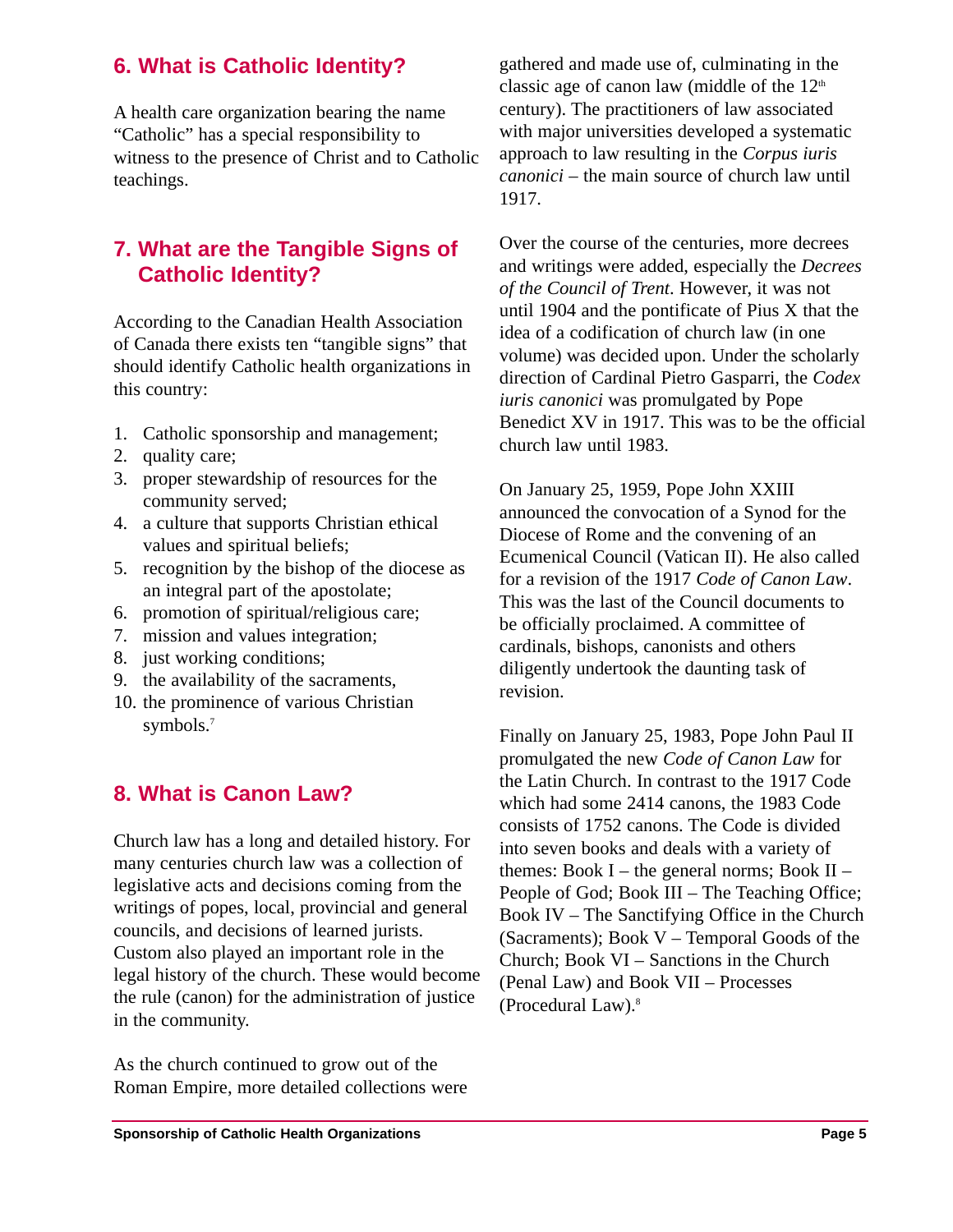# **9. What does Canon Law have to do with Catholic Health Care?**

According to Rev. Jordan Hite in his publication, *A Primer on Public and Private Juridic Persons: Applications to the Healthcare Ministry*,

- Church law developed out of the life and ministry of the church and is at the service of ministry.
- Church law also provides a means by which ministries can both fulfill their own specific mission in the church and also take their place as organizations in the church.
- The law provides structures that help each organization relate to other parts of the church whether at a higher level, on the same level, or subject to another organization.
- The *Code of Canon Law* of 1983 is the primary legislation for the universal church, however, the church has additional laws that implement and supplement the Code, such as the norms for celebrating the sacraments. Dioceses, religious institutes, and other church organizations have laws – known as particular or proper law – that specifically provide for their organization and ministry.
- The rapidly changing health care ministry challenges the creativity and adaptability of both the Code and those drafting statutes that govern health care organizations.<sup>9</sup>

"Church law provides a means by which ministries can both fulfill their own specific mission in the church and also take their place as organizations in the church."

# **10. Models of Sponsorship in Canon Law**

#### **Models in Canon Law**

With the constant changes occurring in health care throughout the country at all levels, new forms of sponsorship and governance have evolved in order to ensure a Catholic presence in the delivery of health care services. With the promulgation of the 1983 *Code of Canon Law*, great emphasis is placed on the active participation of all persons within the church – clergy, laity and religious – in the varied works of the apostolate, including the health care apostolate. Among the three possibilities provided in canon law, we will deal with one in some detail – the public juridic person.

#### **Associations of the Faithful**

Associations of the faithful are defined as groupings of Christ's faithful, clerics or laity, or clerics and laity together, who strive with a common effort to foster a more perfect life, or to promote public worship or Christian teaching. They may also devote themselves to other works of the apostolate, such as initiatives for evangelization, works of piety or charity, and those which animate the temporal order with the Christian spirit.<sup>10</sup>

#### **Kinds of Persons in the Church**

- Physical
- Moral persons (Catholic Church and the Holy See) – no outside intervention needed for those to come into existence
- Juridic persons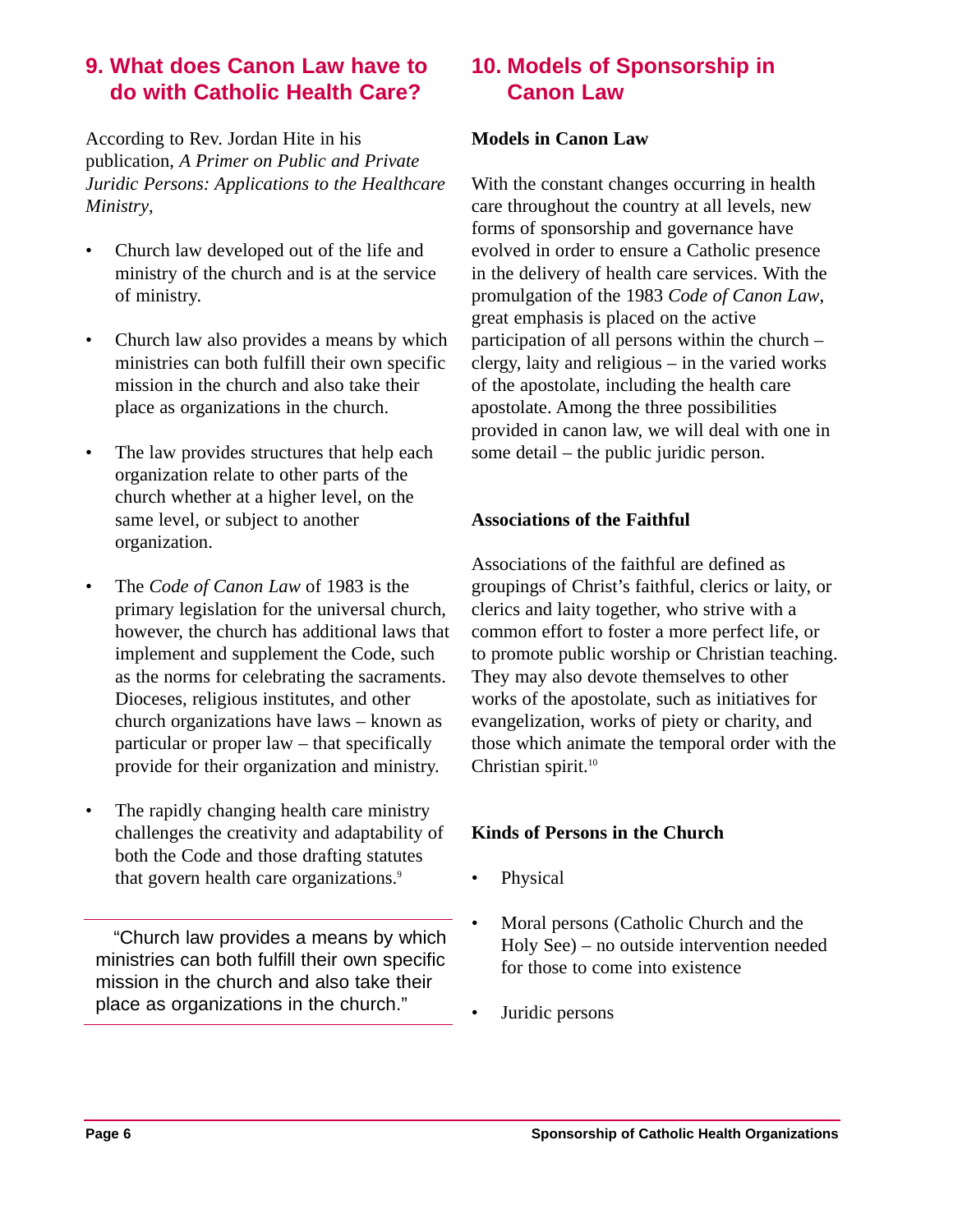#### **Juridic Person**

A juridic person can be defined as an aggregate of persons or things having rights and obligations in accord with canon law, e.g., a diocese, parish, religious institute. It may be public or private/pontifical or diocesan.

Some of the rights and obligations associated with juridic persons:

#### Rights

- the right to sue and be sued
- the right to acquire and retain property
- the right to direct their own affairs according to the norms of law

#### **Obligations**

 $accountability - e.g., bishop reports to$ Rome every 5 years; religious institutes required to send report to Chapter; juridic persons of diocesan right to give account to diocesan bishop.

#### **Characteristics of a Private Juridic Person**

- established by decree of the competent ecclesiastical authority
- operates in own name and not in the name of the church
- subject to fewer church laws on administration
- assets are not usually considered church property

Examples: none in Canada currently.

Advantages and Disadvantages:

- private juridic persons have greater freedom to operate
- permission from Holy See not needed for financial matters
- work not carried out in the name of the church and no official resources behind it
- works of Catholics as opposed to Catholic works

#### **Public Juridic Person**

The model which has been used both in the United States and Canada in terms of evolving models of sponsorship and governance is the public juridic person. In Canada, many examples are currently available, including: Providence Health Care Society, Vancouver; the Catholic Health Corporation of Ontario; St. Joseph's Health System, Hamilton; St. Joseph's Health Care Society, London; Fontbonne Health Care Society, Peterborough; Catholic Health Partners Inc., New Brunswick. These have, in recent years, been established by a formal decree of the competent ecclesiastical authority as public juridic persons of pontifical or diocesan right.

This model has gained support and acceptance as the principle model in the sponsorship of Catholic health care, thus preserving and promoting the church's continued presence in the health care area.

Canon 116 provides a definition of the public juridic person by stating that public juridic persons are aggregates of persons or things which are established by the competent ecclesiastical authority so that, within the limits allotted to them, they might in the name of the church and in accordance with the provisions of law, fulfill the specific task entrusted to them in view of the public good. Other juridical persons are private.

Public juridic persons are given this personality either by the law itself or by a special decree of the competent authority, e.g., Holy See, conference of bishops, diocesan bishops.<sup>11</sup>

"This public juridic person model has gained support and acceptance as the principle model in the sponsorship of Catholic health care, thus preserving and promoting the church's continued presence in the health care area."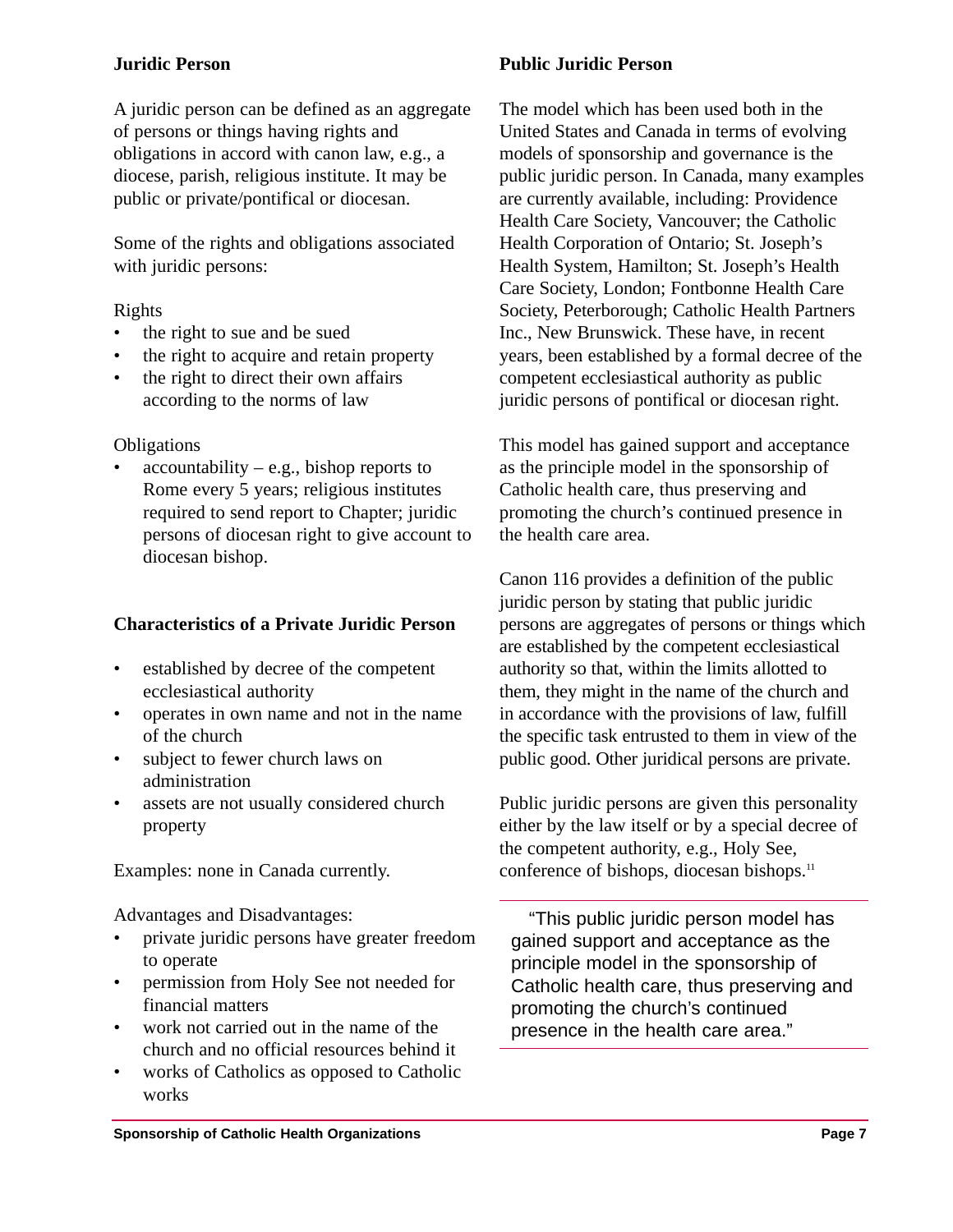#### **What does Being a Public Juridic Person Mean?**

- a juridic person by its nature is perpetual
- a juridic person exists until suppressed
- a juridic person is represented by physical persons
- a juridic person should have specific purpose(s): piety, apostolate of charity

There are certainly advantages to establishing a public juridic person. To name but a few:

- the model is structured in such a way as to build into its governance a continuity not dependent on the presence of religious;
- it is future oriented and promotes lay involvement within the health care system;
- it frees individual religious to pursue other forms of health care activities and roles.

Issues surrounding mission and Catholic identity continue to surface as does the necessity of finding truly qualified lay persons knowledgeable about the public juridic person and mission effectiveness associated with this model of health care.<sup>12</sup>

#### **Characteristics of a Public Juridic Person**

- Established by the law itself (examples: Archdiocese of Halifax; The Sisters of Charity of Halifax; St. Patrick's Parish;) or by a decree of the competent ecclesiastical authority (examples: Catholic Health Partners Inc.; Catholic Health Corporation of Ontario; St. Joseph's Health Care Society; Alberta Catholic Health Corporation.
- Purpose: to participate in activities in the name of the church with the full authority of the church.
- Its temporal goods are subject to the provisions of canon law.
- Assets are considered church property.

Public juridic person of pontifical right: established by the Holy See and accountable to the Holy See (examples: Providence Health Care Society; Catholic Health Corporation of Ontario; Catholic Health Partners Inc., New Brunswick).

Public juridic person of diocesan right: established by a diocesan bishop and accountable to him (examples: St. Joseph's Health Care Society, London; Fontbonne Health Care Society, Peterborough; Alberta Catholic Health Corporation).

"Issues surrounding mission and Catholic identity continue to surface as does the necessity of finding truly qualified lay persons knowledgeable about the public juridic person and mission effectiveness associated with this model of health care."

#### **Opportunities**

- 1. preserves and enhances Catholic presence
- 2. provides a united front
- 3. provides a vehicle which allows founding religious institutes to remain involved
- 4. enhances participation of laity
- 5. protects Catholic identity
- 6. provides bridge between "religious" health care and Catholic health care
- 7. establishes collaboration among institutions
- 8. provides local autonomy
- 9. provides instrument for maintenance of Catholic health care
- 10. providing and coordinating educational opportunities
- 11. holding and owning temporal goods church property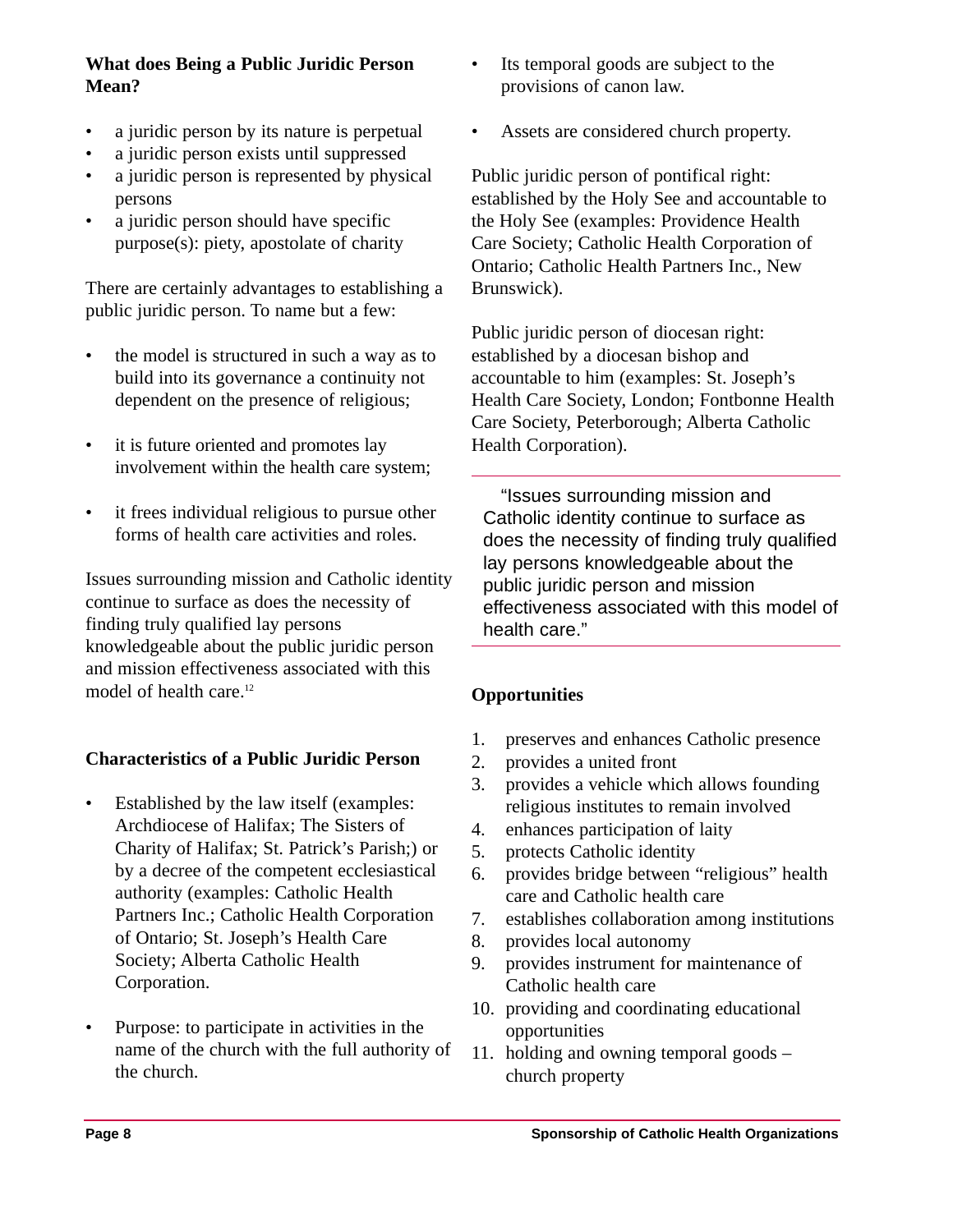#### **Challenges**

- 1. often large geographical areas to cover
- 2. reluctance to embrace a new structure
- 3. concern that non-religious represent owners
- 4. fear of a lack of understanding of local needs and issues
- 5. little flexibility in terms of temporal goods
- 6. develop stable financial base for long term
- 7. need to ensure accountability for mission and values
- 8. some loss of autonomy of individual institution
- 9. less flexibility in determining policies

# **11. Roles**

The Catholic health care apostolate, if it is to survive and flourish, needs new structures and new possibilities. Within these new models, various groups and individuals play key roles. Three categories of persons are essential to the health care apostolate: the diocesan bishop, religious institutes and their members, and the laity. All three groups need to come together as partners and collaborators in promoting the church's essential work of charity in caring for the sick.

Each category will have its own duties and responsibilities, but together they will seek to preserve and promote the legacy and witness of the church in caring for the sick.

#### **Role of the Diocesan Bishop**

According to the documents of the Second Vatican Council and the 1983 *Code of Canon Law*, it is the diocesan bishop who recognizes varied ministries in the particular church entrusted to him. He is the coordinator of these apostolic works, whether engaged in by clergy, religious or the laity. As such, the diocesan bishops should have knowledge and pastoral oversight of these works.

In the past, many of the apostolic activities undertaken in a diocese, especially in regard to education and health care, were the sole domain of religious institutes. Invited and encouraged by the diocesan bishop to establish a religious house, the religious lived out their particular charism and apostolic work with little or no interference from the diocesan bishop. Except for those areas calling for his vigilance and supervision, the religious institutes and its members were free to determine what was in the best interest of their particular apostolate. However, with the decline in religious vocations, aging members and massive changes occurring in health care, the diocesan bishop is being called upon today to act in a more direct manner in order to safeguard and promote the Catholicity of the health care apostolate in the particular church. No discussion concerning the future of the Catholic health care apostolate would be complete today without the involvement of the diocesan bishop.

"The local bishop is at the center of promoting and maintaining the Catholic identity of the health care organization."

With new models of sponsorship and governance evolving, the local bishop is at the center of promoting and maintaining the Catholic identity of the health care organization. Especially in terms of the evolving model based on the public juridic person, the role of the diocesan bishop is particularly important. It is usually he who grants juridical personality to the health care system or group in his diocese, keeps vigilance over it and receives the annual report of the juridic person. It is the diocesan bishop who approves the Catholicity of a work or institution, watches that temporal goods are being used for intended purposes, and supervises the execution of wills and bequests made to the public juridic person. He may even sit on the board of directors of a health care organization or institution.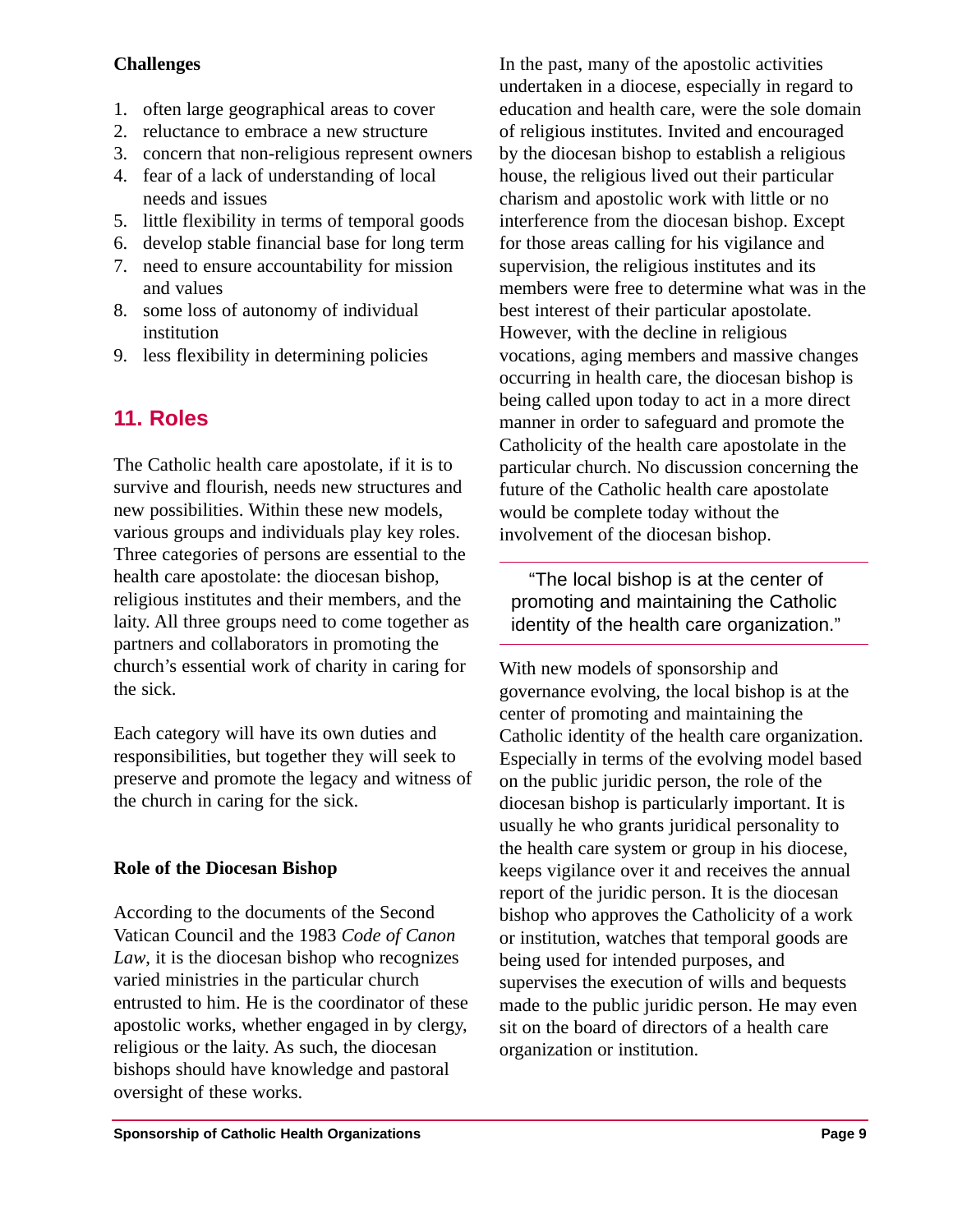Today, the diocesan bishop has the responsibility of ensuring that the health care apostolate becomes an integral part of the diocesan mission. If he does not do it himself, his duty would be to delegate a qualified person to represent him in health care matters pertaining to this apostolate. The diocesan bishop also has the responsibility to monitor the effectiveness of the *Health Ethics Guide*. <sup>13</sup> As changes continue to occur in health care throughout the country, his role in the preservation of the character, mission, values and philosophy of the Catholic health care apostolate will remain vital to its survival.

#### **Role of the Religious Institute and its Members**

No discussion on the changing face of health care in this country would be complete without the recognition and inclusion of the vital contribution the various religious institutes in the health care apostolate continue to make. Indeed, their contribution must not be underestimated or devalued. For years they faced countless difficulties and hardships and endured tremendous sacrifices in order to build a solid health care delivery system founded on gospel principles and the fundamental dignity and respect of the human person.

Faced now with declining numbers in North America and rapidly aging communities, many religious institutes are re-evaluating their involvement and association with the health care apostolate. Many of the key positions in administration and nursing once reserved to religious are now being turned over to dedicated and experienced lay people. What is now evolving in the health care apostolate is the whole notion of a shared apostolate, a collaborative ministry between religious and laity in the hope of continuing the legacy of health care founded generations ago. Religious institutes are faced with difficult questions and

challenges: do they continue to hold on to what they now have, despite what public legislation is sometimes doing to these institutions, do they adopt new structures and new models or do they change existing ones, and can they or should they engage in other health care roles and activities? The Catholic Health Association of the United States makes the following observation, an observation applicable to this country as well as to the United States:

*A religious community's strength in the governance of its ministries comes more from who it is and the values that it promotes than from the strictly legal control that it may have regarding a particular institution. This does not deny the existence of or even the need for legal controls. What is more significant than legal control or governance is the success of religious through the years in sponsoring their institutions and in promoting and defending* values.<sup>14</sup>

"What is now evolving in the health care apostolate is the whole notion of a shared apostolate, a collaborative ministry between religious and laity in the hope of continuing the legacy of health care founded generations ago."

#### **Role of the Laity in the Health Care Apostolate**

With the advent of the Second Vatican Council, a renewed ecclesiology became operative as well as a broader understanding of ministry. Vatican II proclaimed that the whole church, the entire People of God – clergy, religious and laity – were responsible for the proclamation of the gospel. Evangelization and the apostolate were no longer the exclusive domain of a few in the church. The Council called for a greater participation and collaboration in all facets of church life. This resulted in the laity being empowered to live out in a more direct way their baptismal vocation.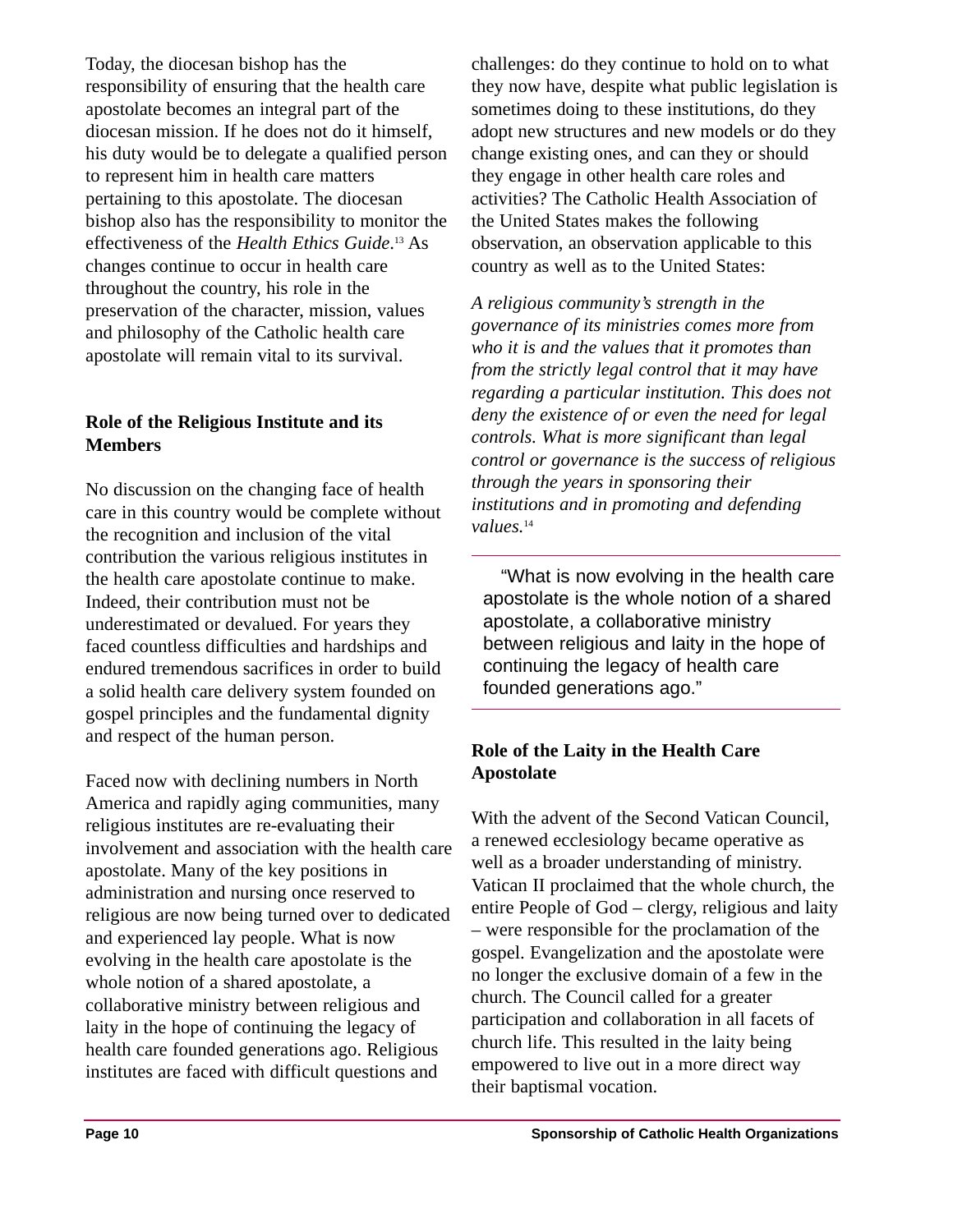In the health care apostolate today the laity are emerging into areas of greater participation in administration, sponsorship, governance, and in some cases, even ownership of Catholic health care institutions. Their expertise and experience combined with their dedication are allowing the laity to assume a partnership role in the advancement of health care. Though highly qualified in their fields of expertise, if this is to continue to be a truly Catholic work, lay persons need to become educated and qualified in the whole area of health care ethics and justice.

# **12. The Future of the Catholic Health Care Apostolate in Canada**

Today, Catholic involvement in health care in Canada faces an unknown and uncertain future. The apostolate is being challenged to reassess its role and presence in society. There are significant moves today from health to healing, and from institutions to persons.

#### **The Present Situation of Catholic Health Care in Canada**

Traditionally, Catholic health care has been identified with ownership and administration of facilities governed by a board of directors. This certainly has been the case in Canada for decades. Religious institutes have played a prominent role in the development of the nation's health care network. This is rapidly changing. Today, health care is no longer just the domain of religious institutes and its members. Throughout the country, Catholic health care is looking for new models whereby its presence and involvement will be maintained and enhanced. Furthermore, acute care institutions such as hospitals are no longer viewed as the only form of involvement of church groups in the delivery of health care. A shift has been occurring away from active, acute care institutions to new areas covering community health, long term care, and even home health care. New areas of concern are developing and new frontiers await to be explored as the Catholic health care apostolate stands at the threshold of a new period in its history. In the last century Catholic health care witnessed religious institutes responding to a unique situation. The same holds true in this time of transition and transformation.

"Throughout the country, Catholic health care is looking for new models whereby its presence and involvement will be maintained and enhanced."

With all the rapid and dramatic changes taking place in health care in Canada, there appear to be two alternatives for the Catholic health care apostolate. First, formal involvement in the delivery of health care can be forfeited, thus ending a long association of leadership and witness in the country. This should not be allowed to happen if at all possible. The call and mandate of the gospel to heal the sick remain as strong today as ever in the church and in society. Catholic health care must stay attuned to the needs and challenges waiting to be addressed and acted upon, using all the tools and resources at its disposal to continue an active association and presence in health care.

Second, attempts to resist change of any kind can be taken – thereby denying the necessity of much needed change and reform of the health care system in the country. Catholic health care has always been in the forefront of developing new methods and responding to new challenges in caring for the sick. The time has come once again to be pioneers in order to develop new approaches in health care where Catholic mission, values, philosophy and ethics are upheld in a world of depersonalization, technological advances and economic greed.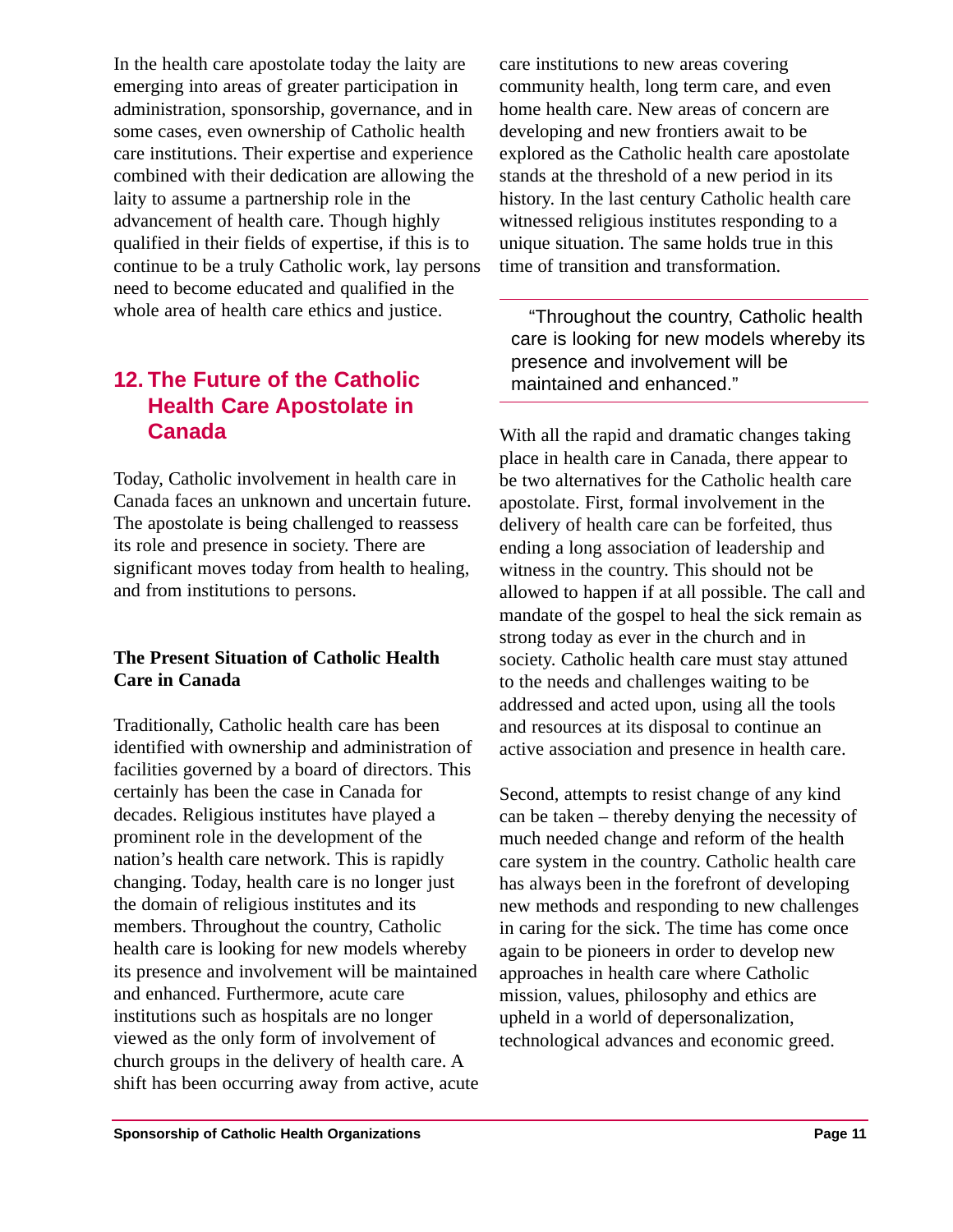#### **Areas Needing to be Addressed**

In terms of the future of the Catholic health care apostolate in Canada, a number of areas need to be addressed. Those involved in Catholic health care have to come to terms with the changes and realignment taking place in health care, both nationally and provincially. The escalating costs and distribution of health care call for dramatic changes. The changes that came about in the 1990s most likely cannot be undone. The time has come to move on and continue in faith-filled ways to care for the sick and suffering. Catholic health care in Canada needs to examine closely its active participation in acute health care and determine whether or not this is the way of the future.

#### **New Dimensions for Catholic Health Care in Canada**

What lies ahead for the Catholic health care apostolate in Canada? Opportunities abound for an active Catholic health care apostolate in the country – an apostolate based on gospel values and long established moral principles. With debate raging over ethical issues such as abortion, genetic engineering, cloning, and assisted suicide, a golden opportunity awaits for the continuing leadership and witness of Catholic health care values and philosophy. The Catholic health care apostolate is in an ideal position to influence government policy regarding an increase in the number of beds allotted for the elderly and continued quality care for these vulnerable seniors.

Two other important and significant areas calling out for Catholic health care involvement would be the care of Alzheimer's patients and the terminally ill. Those afflicted with the dreaded and debilitating disease of Alzheimer's cry out for compassionate and quality care. Again, the Catholic health care apostolate, both nationally and provincially, could influence government and health authorities in

establishing centres specifically designed for this purpose. Furthermore, palliative care centres for those facing terminal illness need to be established. In the face of proposals to allow assisted suicide, Catholic health care can make an important contribution by continuing to proclaim that life is not expendable. One of the values of the Catholic health care apostolate is its respect for human life at all stages. What better way to proclaim that message than acting as advocates in seeing that holistic care, support and compassion are made available to the terminally ill and their families.

In addition to what already has been discussed, health care reform today involves a new venture – the whole idea of home health care. This offers the Catholic health care apostolate another opportunity to provide its expertise and assistance. It could take the initiative in further developing the potential of this new health care program in the years ahead. As care of the sick moves from the hospital institution back into the home, the Catholic health care apostolate could exercise a leadership role in this original type of health care. Likewise, the possibility exists for sponsoring centres specializing in promoting wellness and preventive medicine. The ongoing promotion of parish nurses could be an excellent initiative. These persons could provide assistance to those who have recently been released from hospital, etc.

From ownership and administration in acute health care, the Catholic health apostolate stands at the threshold of new horizons and possibilities. With its resources, experience and expertise, in terms of influence, advocacy and sponsorship in health care, there lie riches waiting to be explored. In shifting the focus from the traditional involvement in caring for sick, the Catholic health care apostolate can be a stable force in proclaiming the sacredness of life and respect for human dignity; in this way the basic right to quality health care of all citizens is upheld. The Catholic health apostolate in this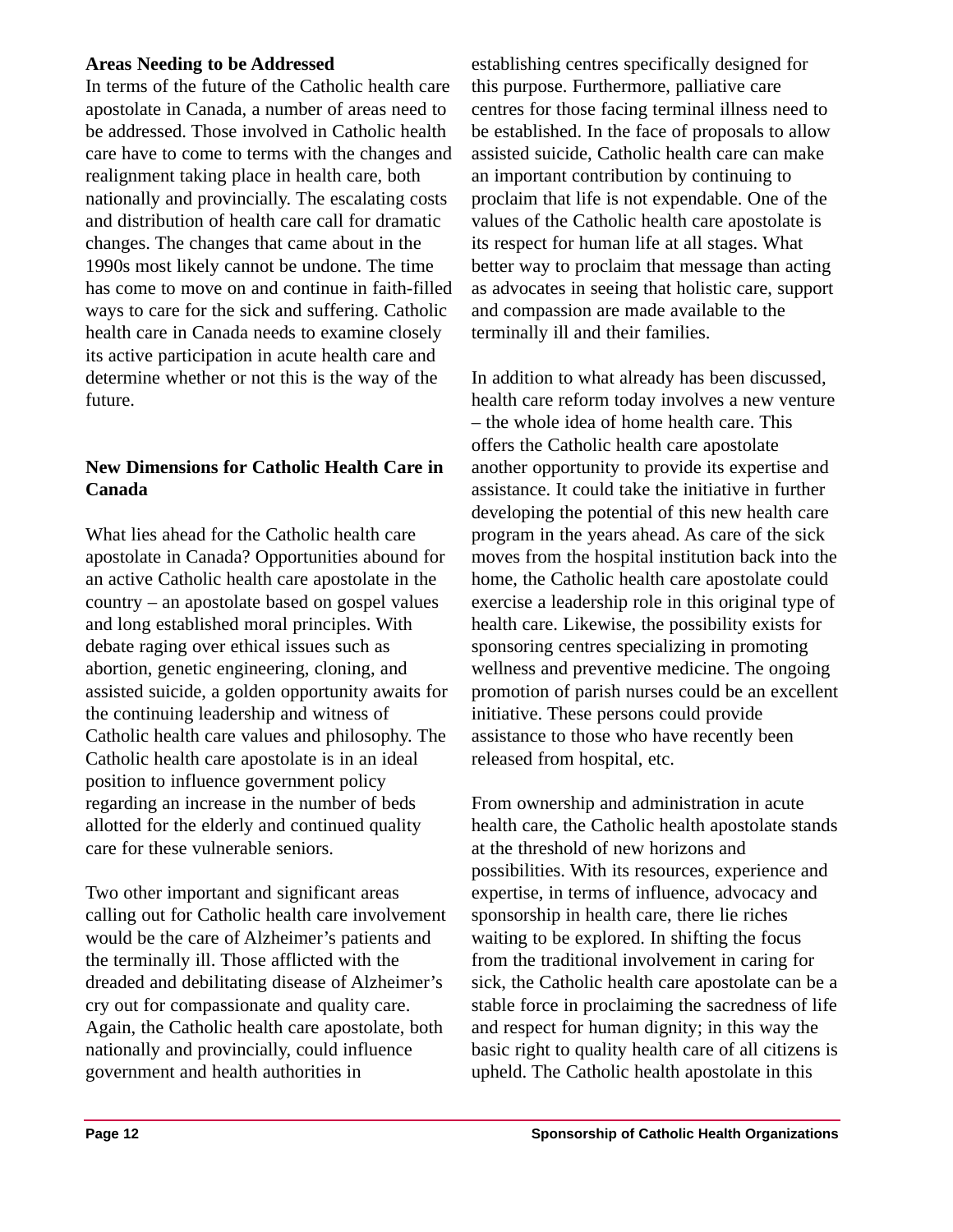country is in a position to exert more influence on government and health care authorities to guarantee the kind of quality care its citizens deserve.

#### **Canonical Models for the Catholic Health Care Apostolate in Canada**

To preserve and enhance the Catholic health care apostolate in Canada, two areas need further study and discernment. First, how best to carry on the mandate of the gospel in regard to healing the sick? The time has come in Canada where those involved in Catholic health care must see themselves as partners and collaborators, not as competitors. In order to maintain a Catholic presence in the health care system in the future, consideration could be given to the establishment of Catholic health care societies, similar to those found in Alberta, New Brunswick, and Ontario.

All Catholic health care institutions such as hospitals, nursing homes, clinics, hospices, long-term care centres, etc., could come together under the umbrella of these societies. In order to strengthen and enhance its presence as an official apostolate of the church, this society could be canonically established as a public juridic person. Establishment of Catholic health care societies as public juridic persons would allow the legacy of the religious institutes involved in health care to continue for years to come. Consideration could also be given to the possibility of appointing an episcopal commission for health care as part of the Canadian Conference of Catholic Bishops. This would bring to the forefront the importance of the health care apostolate in both the national and particular church, and the involvement to which all are called in caring for the sick.

Secondly, there exists a necessity to educate and inform the laity about their baptismal responsibility and the role they can play in Catholic health care. Many lay persons have the

sincere desire to serve in this apostolate and they possess the skills, enthusiasm and dedication to be part of a new approach in living out this work of charity. Already lay people serve in many capacities – as administrators, nurses, pastoral care workers, members of regional hospital corporation boards – they need to be empowered to do more, especially in the field of medical ethics. This is their opportunity to animate the temporal order with the message of the gospel. This vital resource needs to be encouraged if the Catholic health care apostolate is to continue to be a thriving part of the provincial health care scene in the years ahead. This is an area where co-operation between Catholic health associations, the religious institutes, the public juridic persons, and the bishops could take place so that a greater lay participation in this essential and integral work of the church could continue. Bursaries should be provided for lay people to study ethics and other related subjects if our health care is to remain a Catholic work based on informed moral decisions.

# **Conclusion**

We have examined the evolving models that have developed and continue to be developed in Catholic health care throughout the country at the present time. With the dramatic changes occurring in the way health care is perceived and delivered, these models can certainly help to achieve and guarantee a Catholic presence in the future of this essential work of charity in the church.

Moreover, we have examined the canonical possibilities that can assist in the preservation of Catholic health care – the association of the Christian faithful, the private juridic person and the public juridic person. Within the parameters of canon law, there lies enough flexibility to adopt a variety of models in order to maintain the character, mission, values and philosophy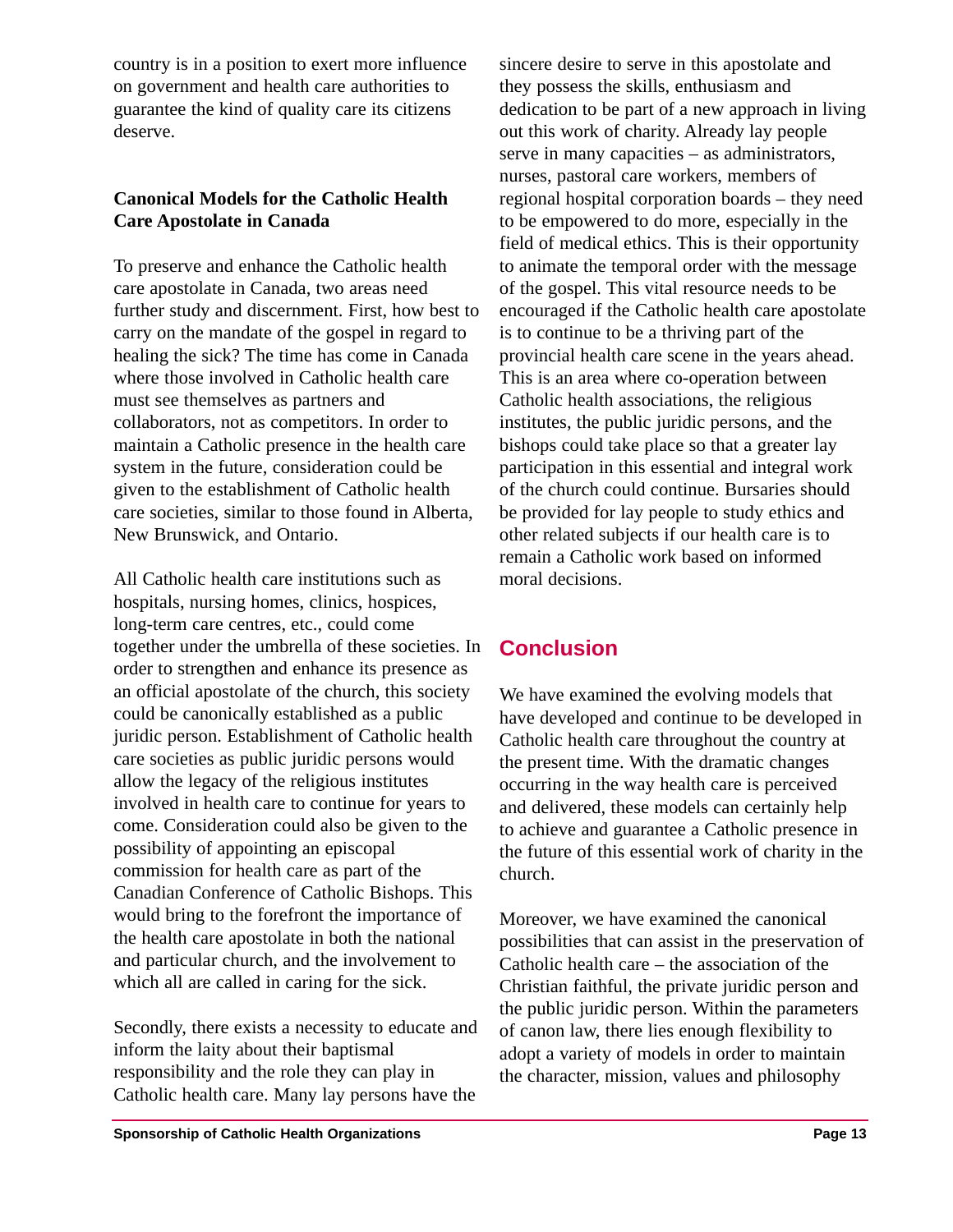found in this apostolate. Likewise, canon law provides directives regarding the various roles necessary in preserving church involvement in the future.

Finally, we have provided thoughts on the future of the Catholic health care apostolate in Canada. The areas discussed have dealt with the present situation in light of government legislation; areas still needing to be addressed and dealt with; new areas for Catholic health care in the future; and, one of the canonical models available to retain an active presence in the health care system in this country.

Although the Catholic health care apostolate in Canada has been evolving, nevertheless, there remains a definite place in providing care for the sick in new forms as well as the more traditional ones. Theology and canon law are at the service of the church and provide enough flexibility and creativity so as to protect and preserve this essential work which touches the very mission of the church itself – a mission that cannot be usurped, denied or forfeited.

Canon law speaks of the right to exercise the mission of the church by involvement in works of the apostolate and works of charity and by permeating the temporal order with the message of the gospel.15 Certainly one of those works of the apostolate and charity is care of the sick. Held in such high esteem, care for and healing of the sick can be considered an integral and essential part of the church's mission. In response to a command of the Lord himself, the church has for centuries remained faithful and steadfast, through institutions imbued with gospel principles, in providing compassion and care to those afflicted with illness of one kind or another.